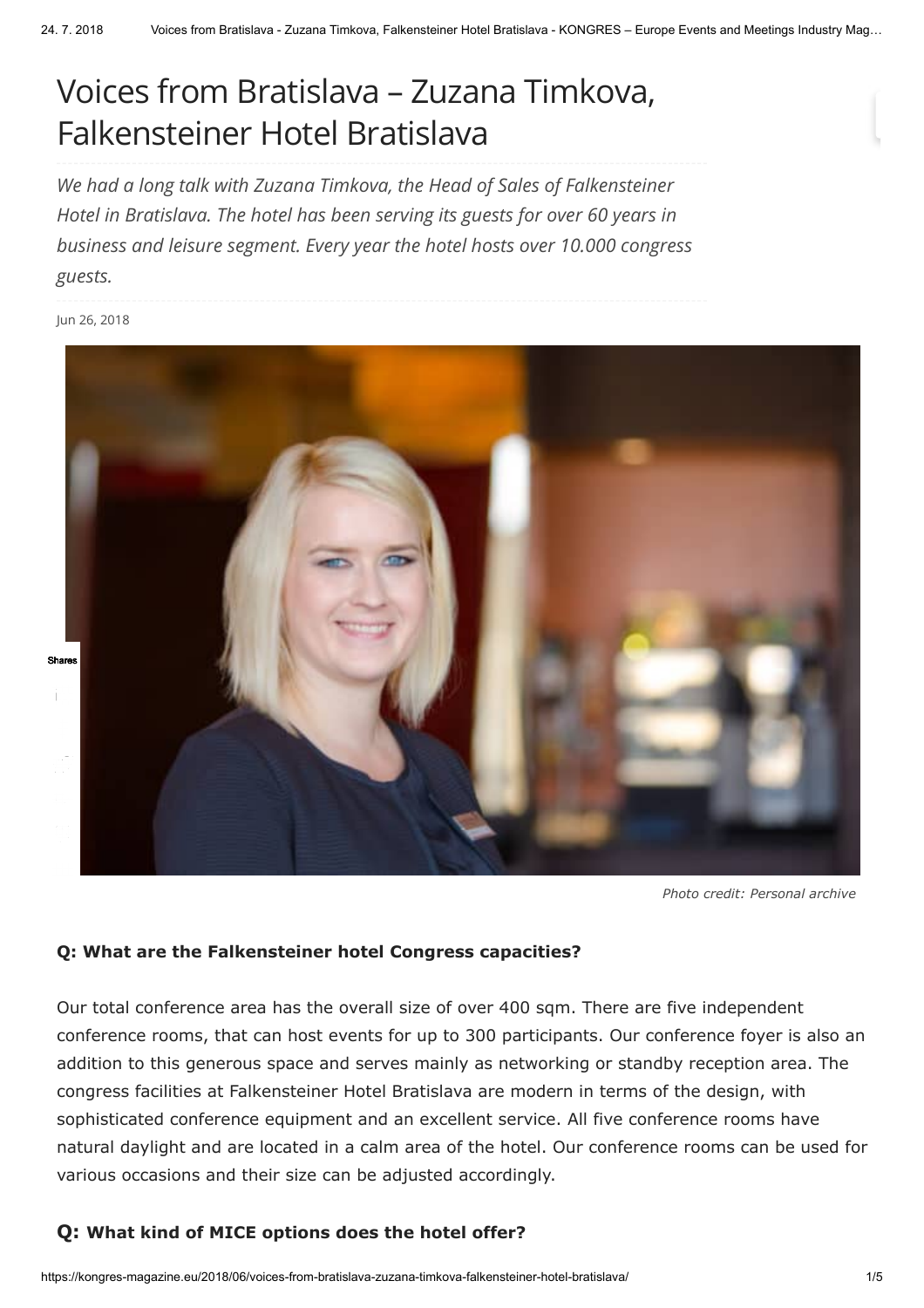We had the opportunity to host various types of events varying from standard conferences to unusual events with creative set-up using benefits of our open-air courtyard or rooftop lounge. We hosted events for business clientele and also official delegations. We had the honor to host the event of Slovak and Austrian Presidents during their visit to Slovakia. One of our most memorable events was the underground party organized in our garage where we hosted over 200 guests for the so-called Underground party.

## **Q: How important are events as a strategic tool for you?**

Events and other MICE formats are one of the core segments for our hotel. Our main goal is to provide maximum comfort for our guests providing them with all that a business traveler could ask for. We constantly improve those areas that are crucial for this type of client: efficient and smooth check in, check out, high-speed internet connection, monthly special benefits, sufficient parking capacities with electro car charging stations are just a few of those examples. Should a guest wish to relax after a hard day, we gladly offer our Acquapura City SPA facilities or perfectly chilled prosecco or beer in our Rooftop lounge overlooking the roofs of Bratislava! What a stunning evening after a long day!

# **Q: What are the key challenges for Bratislava's event industry, in your opinion?**

Bratislava has recently discovered and also opened its potential to the outer world. Numerous ssibilities for how to enjoy time spent in our city is now more explored by the visitors on regular Shares sis. On the other side, there is still a space to go in terms of hosting bigger events or agresses that would attract a larger crowd (either business or leisure-oriented). An absence of igress center plays also a key role. Should this change in the future, I'm sure Bratislava would  $\Box$  ssom even more. Bratislava should also raise the awareness about its great accessibility and pximity to Vienna Airport and strategic central European location. It is a standing fact that atislava and Vienna are one of three closest capital cities in the world.

# **[Q:](javascript:void(0);) What is, in your opinion, a must-see for every visitor in Bratislava?**

My top pick would definitely be the Danube river bank with its promenade, Castle with its beautiful views, main historical squares or just strolling in the city is a great way how to explore Bratislava. Visiting culinary spots with local breweries and wines would be my choice how to spend a day in the city enjoying its unique and cozy atmosphere.

## **Q: What is your hotel's marketing strategy for the congress activities?**

We believe the best marketing is proving of quality on an everyday basis: from the pre-event stage, a personalized approach already at offering stage, through meeting clients expectations of each event organizer, through on-site assistance and after event settling. Active listening and proactive approach play a key role in our event planning.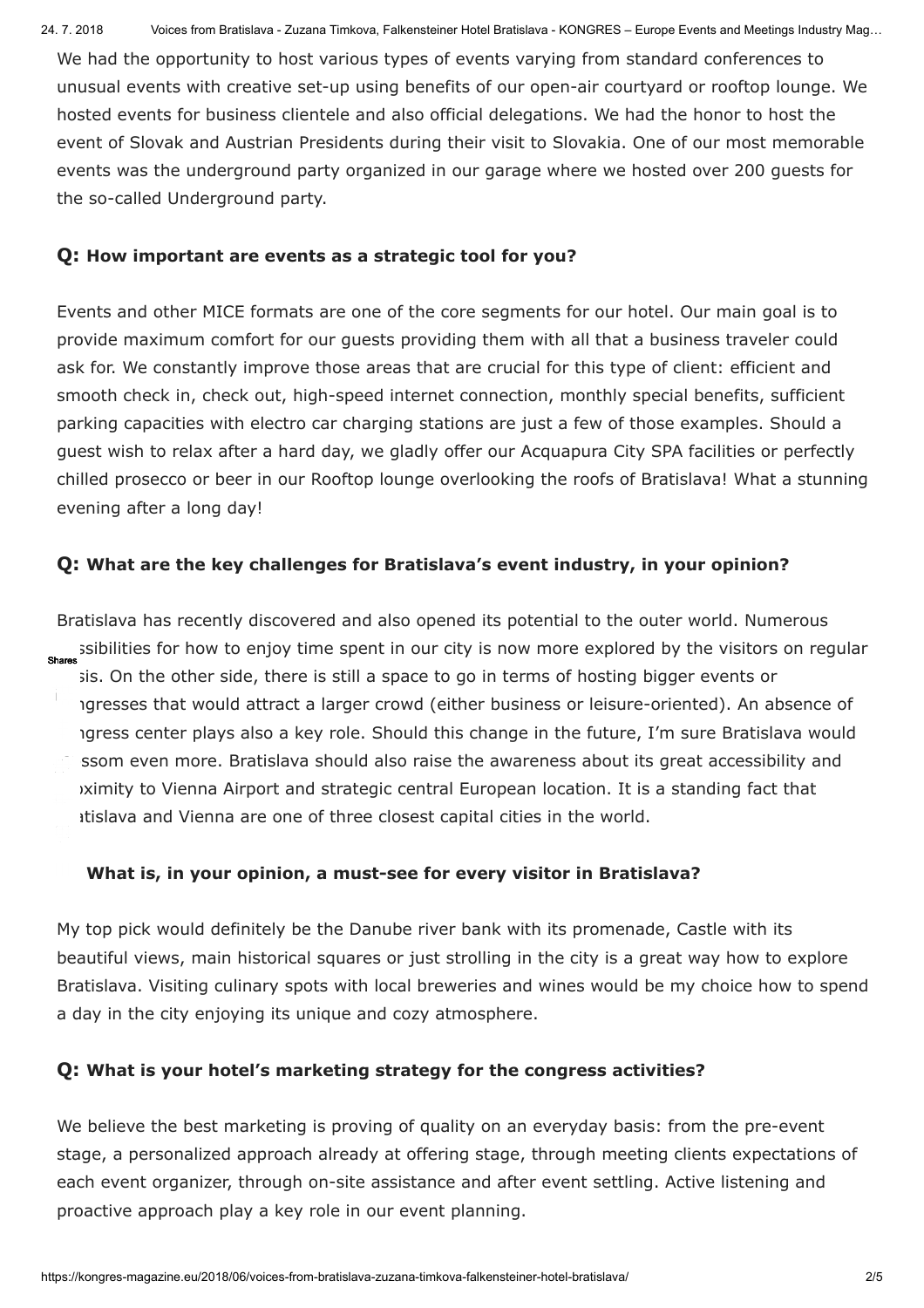#### Shares

高山

## **EXTER How many Congresses did you host in the past year at Falkensteiner?**

nsidering several events every day varying from small seminars or meetings to congresses for to 200 guests, it is challenging to share exact number. In high season conference months, we i host up to 5 different events of different conference format on daily basis.

#### **[Q:](javascript:void(0);) What was the number of congress guests in the previous year?**

Every year we are hosting over 10 000 congress guests from smaller formats like seminars or daily meetings to special events or conferences lasting over several days.

#### **Q: Who is the typical guest in your hotel?**

We are glad to have a well-balanced mix of guests. Our core segment would definitely be business clientele: either corporate travelers or MICE guests. On the other hand in seasons when business travel is slightly limited (e.g: summer vacation months), we welcome more individual travelers that book their city breaks or explore the new European destinations which Bratislava still definitely is.

#### **Q: What is the Falkensteiner hotel management strategy?**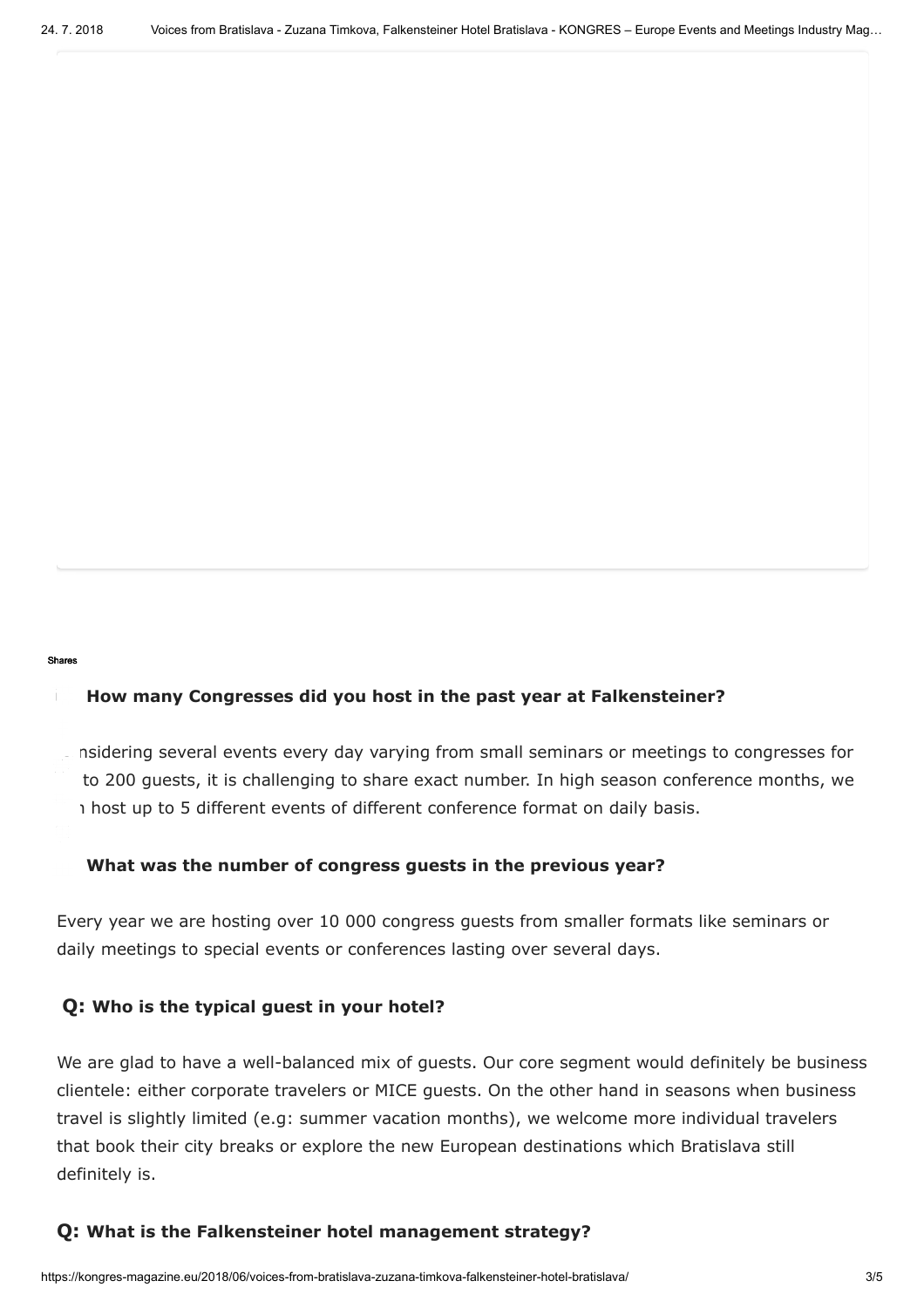24. 7. 2018 Voices from Bratislava - Zuzana Timkova, Falkensteiner Hotel Bratislava - KONGRES – Europe Events and Meetings Industry Mag…

Professionalism and the know-how of how to make each event a success. Treating each guest as an individual enabling him to spend quality time in our hotel.

# **Q: What are the developmental goals for your hotel in 2018?**

Our main goal in 2018 is definitely to keep optimizing our business mix to efficiently and wisely use our capacities. Understanding the needs of the clients in each segment is definitely our longterm journey by which we are able to identify their expectations and enhance our understanding of their needs. Due to this constant development ambition, we have improved many technical features in the hotel, invested into refurbishment of our rooms and we are still on the track of further developments.

# **Q: How do you compete with other congress hotels in the city? What is your hotel's priority?**

We, at Falkensteiner Hotel Bratislava, believe in *Welcome Home!*(our official slogan) attitude! Falkensteiner Hotels and Residences have a long leisure tradition. We have been serving our guests for over 60 years and we started our business in leisure segment. In our hotel in Bratislava, we are also implementing benefits and best practices from our leisure hotels (Spa treatments, "Falky" corner for kids, dog-friendly features, extended breakfast selection, etc.). Our primary goal is to make our guests feel at home, to feel like they can feel themselves and enjoy ir "home away from home". Once they enter our hotel or park their car in the garage, our main!<br>Shares al is to host them like you are hosted when coming back home. All of this is combined with an ividual approach, excellent infrastructure and modern and stylish equipment. Welcome home!

# **[Q:](javascript:void(0);) Can you please describe the most spectacular event that happened in the [Fal](javascript:void(0);)kensteiner Hotel?**

finitely, the underground party that we organized in September 2016. To make an event in the age required a big portion of courage. We welcomed over 200 guests at the party and we were able to prove the boundaries of classical event setup are now being radically vanished! That is the event I will always remember!